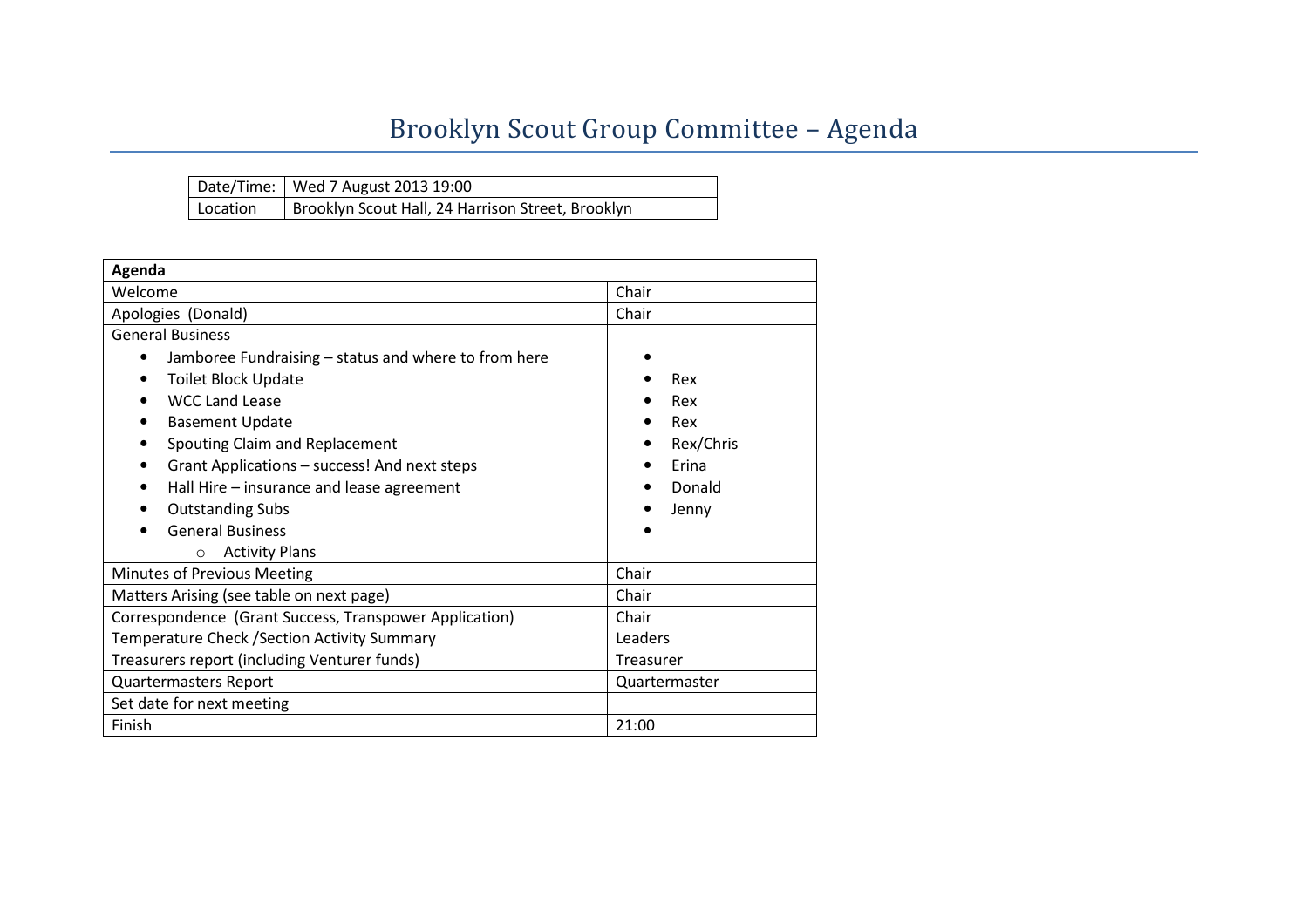| 13/33 | 19/06/2013 | Prepare treasurers report                                                                                                                                      | Chris               | 30/06/2013 | Open        |                                                             |
|-------|------------|----------------------------------------------------------------------------------------------------------------------------------------------------------------|---------------------|------------|-------------|-------------------------------------------------------------|
| 13/32 | 19/06/2013 | Finalise the amount to be put into the new venturer account,<br>email this amount to committee, then organise with Mel to set<br>up the account                | Oliver /<br>Mel     | 31/07/2013 | Open        |                                                             |
| 13/31 | 19/06/2013 | Send list of all those who have not paid to leaders to review<br>before following up (by phone) those who haven't paid                                         | Jenny               | 21/07/2013 | Open        |                                                             |
| 13/30 | 19/06/2013 | Jamboree fundraising subcommittee to consider additional<br>fundraising idea as there is concern without continued focus we<br>will not raise sufficient funds | Jenny               | 31/07/2013 | Open        |                                                             |
| 13/29 | 19/06/2013 | Put term 3 activity plans on site before start of term three                                                                                                   | Leaders             | 21/07/2013 | Open        |                                                             |
| 13/28 | 19/06/2013 | Advise dates of any activities to any of Chris, Oliver, David or<br>Andrew                                                                                     | All                 | Ongoing    | Open        |                                                             |
| 13/27 | 19/06/2013 | Subgroup to draw up a policy around hall hire and use and seek<br>Andrew's help with checking out insurance implications if there<br>appear to be any          | Erina and<br>Donald | 31/07/2013 | Open        |                                                             |
| 13/26 | 19/06/2013 | Seek Michael's (Property Lawyer) advice on liabilities<br>associated with hireage                                                                              | Denise              | 30/06/2013 | Open        |                                                             |
| 13/25 | 19/06/2013 | Email list of requirements from scouts for P&P night to the<br>leaders and leaders to return names to Gillian by 26 June                                       | Gillian             | 21/06/2013 | Open        |                                                             |
| 13/24 | 19/06/2013 | Write up story about basement refurb and get David to publish<br>on website                                                                                    | Gillian             | 19/07/2013 | <b>OPEN</b> |                                                             |
| 13/23 | 22/05/2013 | Prepare standard terms and conditions for hall hire                                                                                                            | Gillian             | 20/08/2013 | <b>OPEN</b> | See new action<br>13/27 - to be<br>completed before<br>T&Cs |